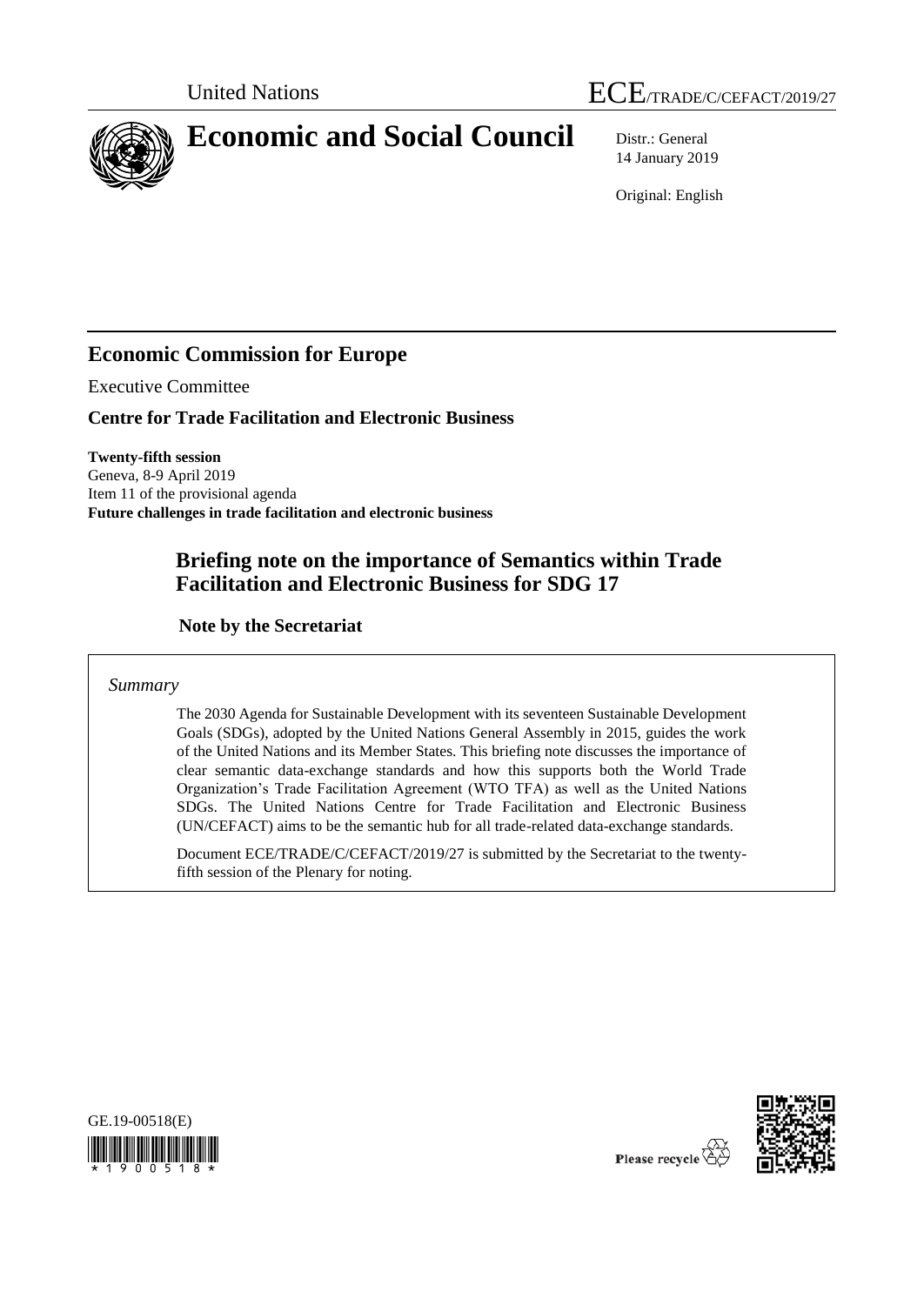## **I. Introduction**

1. Semantics, in the context of electronic data exchange, is the unambiguous meaning of each of the pieces of information to be shared between sender, receiver and any stakeholder who views or uses the information.

2. The United Nations Centre for Trade Facilitation and Electronic Business (UN/CEFACT) has been basing much of its work over the past decades on its semantic standards – standards that describe the clear meaning of the information to be shared, whether it be in the business processes or in the electronic data exchange messages themselves. This paper aims to explain why UN/CEFACT deems this to be essential to its mission and to international trade in general.

### **II. From paper to electronic**

3. In the paper-based world, information written on a document is often 'free text.' This means that the information is not structured and that the data provided can, in theory, take the form of any text. Many paper forms will request specific information such as consignor or consignee, which provides a certain structure; however, depending on the business context and which stakeholder is questioned, such information can be interpreted differently by any recipient. Some paper forms will provide a specific number of spaces: for example, allowing a maximum of three letters (for Yes or No), In this case, responding to a question with "it depends" will exceed the space and should not be possible. The UN Layout Key as defined in UNECE Recommendation 1 describes a way of harmonizing paper document layouts to maximize standardized reading of the data across international trade paper documents. Whilst this has helped since its introduction in the 1970s, it remains a manual human process to access the data, i.e. the data cannot be automatically processed.

4. When moving to electronic data exchange, practically all information must be structured. The consignor, the buyer, the importer or the freight forwarder are identified in fields dedicated to entering this specific information. An address will usually not be provided as a box of free text, but rather structured in the following manner: address line1, address line2, city name, zip code, country. Very often information will be codified with a clear, limited code list.

5. In electronic messages, it is important to distinguish between the semantics (the base meaning of each data element) and the syntax (the protocol or language used to communicate the information). If everyone used the same syntax (for example the UN/EDIFACT syntax, which is centrally developed, maintained and published as a global standard) then the information in the message would be clear and everyone would be sure to understand it the same way - whether sending, receiving or consulting.

#### **A. Multiple exchange languages**

6. However, this is not always the case. Many administrations and companies are using the eXtensible Marked-up Language (XML) protocol, which can be very flexible and can be human readable. The base principle of XML is that there are tags which identify types of information with an opening tag and a closing tag containing the same text as the opening tag but preceded by a slash. For example: "<importer>XXX</importer>." In this example, it is clear that the information which is being transmitted concerns the importer; the name of the importer here is "XXX."

7. A single standard of XML syntax has not yet prevailed, though standards such as those of UN/CEFACT do exist. Every computer programmer can establish their own version of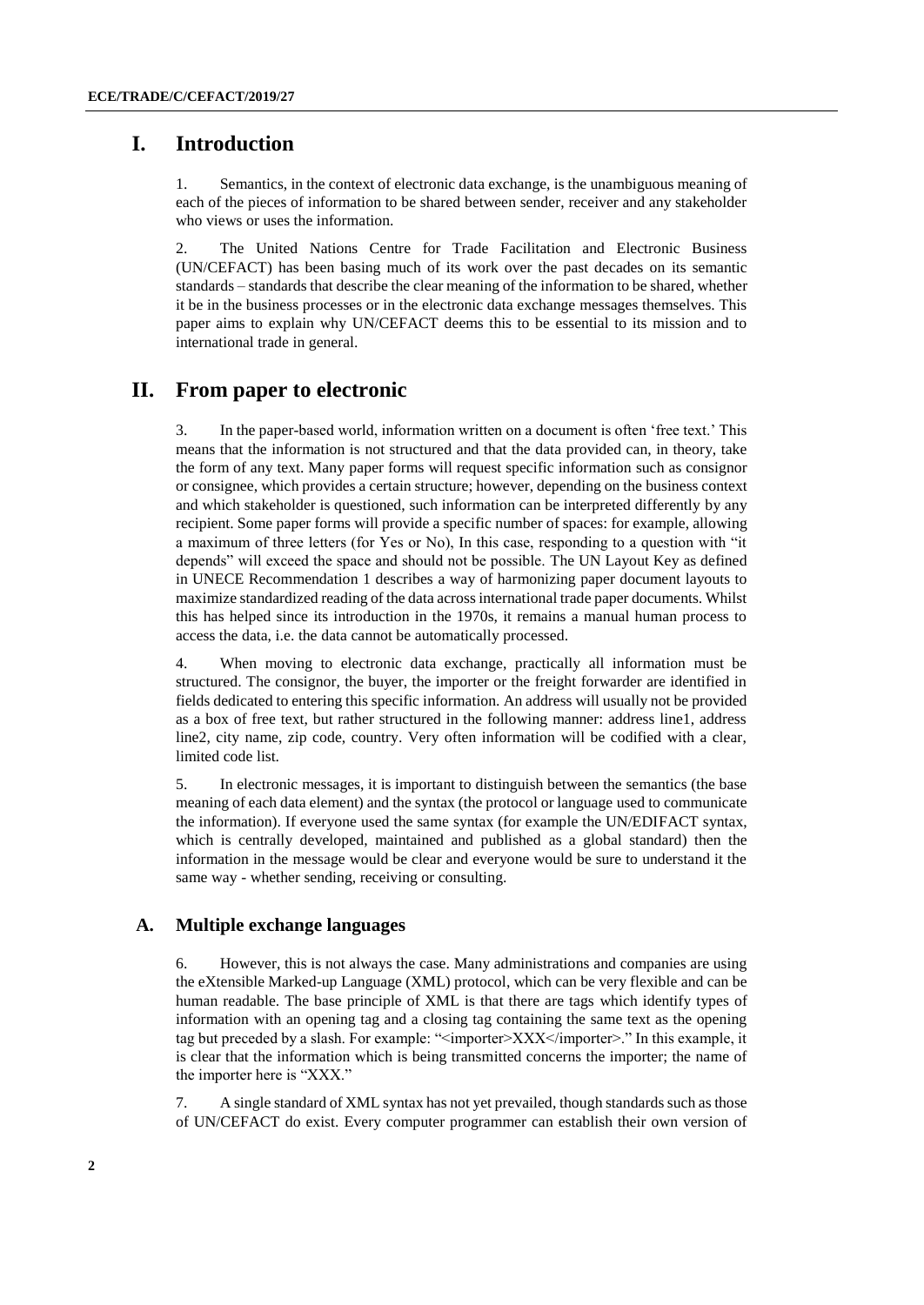XML. It is often easier for a programmer to create their own logic of XML instead of trying to adhere to a standardized message. The result is a plethora of XML messages and no consistent use of tag naming especially when tags are named in different country languages.

8. Other syntaxes also exist. UN/EDIFACT is still widely used in many sectors of activity; EDIFACT-assimilated messages are also being used and which are not completely compliant with the United Nations standard. JavaScript Object Notation (JSON) is another syntax which is gaining in popularity as it is also rather flexible and it often takes less computer memory.

### **B. Building Bridges**

9. To establish the links between the sender's syntax and the receiver's syntax, correlation tables and bridges must be used; these map each piece of information from one data exchange syntax to the other. If there are multiple partners each has their own data exchange syntax, then each one requires a separate mapping. If there is information that is not clearly defined in a data exchange, approximations must be made; these can later cause problems if the type of information they contain is not harmonized. Any change in a message requires an update of the mappings. The syntax must therefore be constantly looked after.

10. Information is not just flat, it is typically hierarchal in nature. For example, a seal identification number will be linked to the container on which it is affixed, or a city name will be linked to the address to which it refers. Such hierarchies may be differently defined by each sender and this will result in extra problems for receivers increasing exponentially with the number of trading partners that they have.

11. This certainly creates work for computer programmers and data mappers, but this creates costs without providing any real value. When faced with new messages which do not align exactly to their version of syntax, the Information Technology (IT) staff within an organization will simply proceed to develop the required mappings. Since many decision makers do not realize what this work entails, they simply trust their computer divisions to do the necessary work. The more data-exchange partners an organization has, the more staff is required to develop and maintain these mappings. This pulls resources away from the core activities of a business in order to deal with an aspect of their business which is purely administrative and costly to the bottom line.

12. There are suggestions that artificial intelligence and computer learning or big data techniques can provide these mappings without needing to clearly define the base data elements. This is basing the correlations on ontologies, or relationships between data. In theory, this can be achieved. However, enormous amounts of data are necessary to ensure that the links between different message structures are correct. For common information available on most commercial exchanges, such as traders' names and addresses, this may be easy to establish. Less frequent information is less likely to be correctly understood. And again, each time there is a change in the message structure on the sending or receiving side, the computer learning will need to re-establish the connections after reaching a critical mass of data.

### **C. Data exchange semantics as a solution**

13. The use of international standards for semantics may take a bit longer to initially put into place, but they offer the potential to ensure that any exchanged data can be understood by everyone in the same way – without resorting to correlation tables and bridges. As these are also usually backwards compatible, there are less problems in potential changes in messages.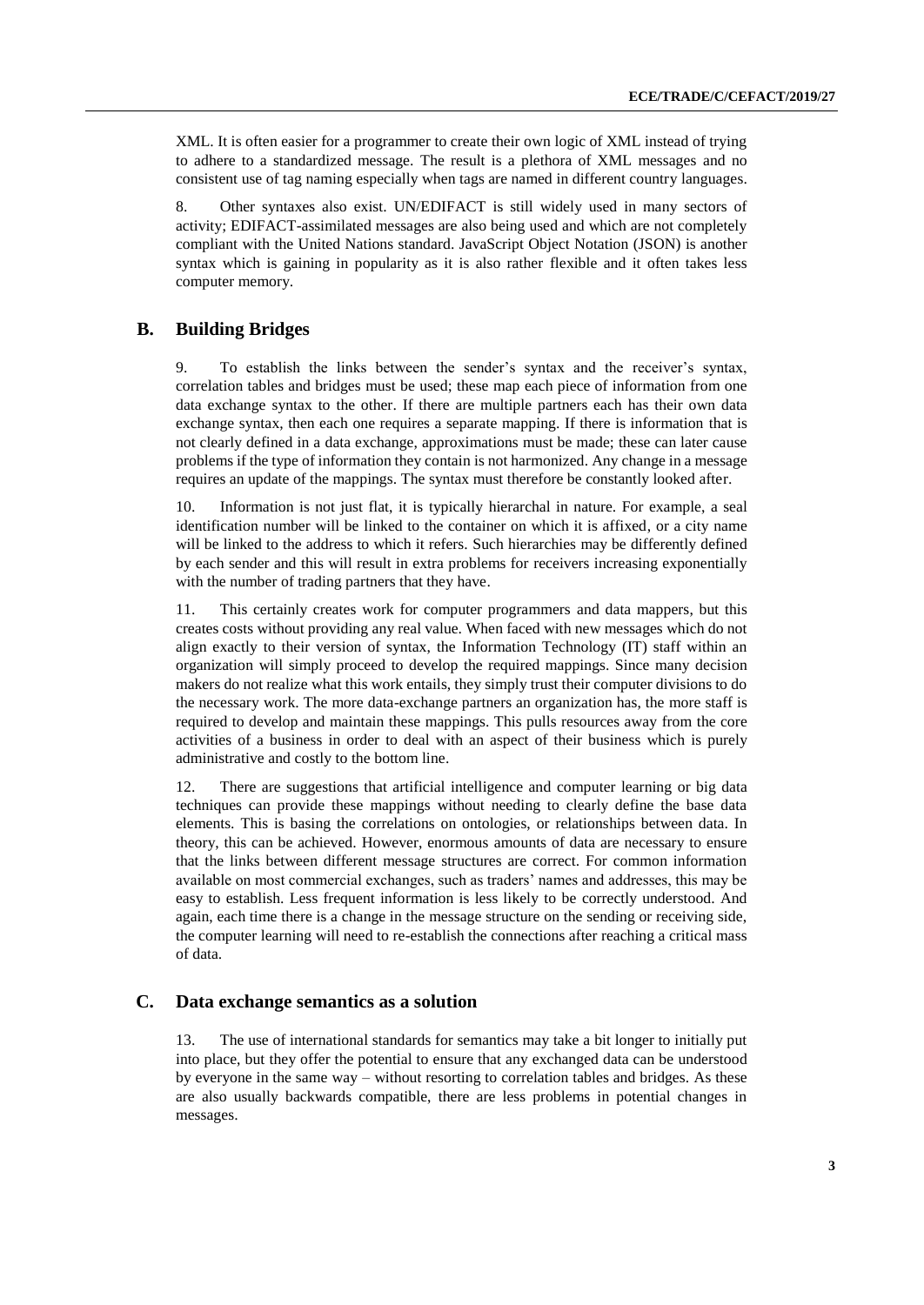14. This standardization of the base information requires the development of harmonized names, definitions and data hierarchies (data exchange class diagrams). UN/CEFACT provides the tools to achieve this. Its Core Component Library is a semantic encyclopedia of all data that can potentially be exchanged in a transaction. This model provides the base semantic definitions, the hierarchy of the data in its business context and all relevant code lists. In addition, UN/CEFACT has developed Reference Data Models to manage the information more coherently, providing all the information in the context of a specific sector of activity such as transport logistics or supply chain.

### **III. Semantic standards in support of the World Trade Organization's Trade Facilitation Agreement (WTO TFA)**

15. "Bureaucratic delays and 'red tape' pose a burden for moving goods across borders for traders. Trade facilitation—the simplification, modernization and harmonization of export and import processes—has therefore emerged as an important issue for the world trading system. (…) The TFA contains provisions for expediting the movement, release and clearance of goods, including goods in transit. It also sets out measures for effective cooperation between customs and other appropriate authorities on trade facilitation and customs compliance issues. It further contains provisions for technical assistance and capacity building in this area." <sup>1</sup>

16. The WTO TFA encourages countries in its Article 10.3.1 "to use relevant international standards or parts thereof as a basis for their import, export, or transit formalities and procedures." This is applicable to all sorts of standards ranging from commodity certification and licensing standards (e.g. for machinery or animals) to documentary standards for declarations as well as processes such as putting in place Authorized Economic Operator programs. However, much of the WTO TFA refers to electronic exchanges of information and, in light of this, the use of standards will also refer to electronic data-exchange standards.

17. In order to capitalize on all of the benefits of the WTO TFA, governments should encourage the electronic exchange of information. The time required for processing a transit declaration manually through a paper document will take several hours, if not days, whereas processing it electronically can take a matter of seconds. This is true of almost all border procedures. But in order to gain the benefits of electronic data exchanges, globally harmonized semantic standards must be adopted.

18. The risk management systems of administrations will rely on clear, unambiguous information. For this reason, most government-run electronic systems will dictate the data to be submitted. This is often defined with national or regional legally mandated regulatory requirements in mind and these may or may not be based on international semantic standards. In contrast, the private sector will often define their data exchange requirements based on the business processes needed to support their trading (not necessarily regulations). This means that when traders are connecting to regulatory systems, they are forced to do a mapping from their trading data semantics to the regulatory data semantics of the government. As with the bridges described above, this can result in misinterpretations and mis-mappings that can be unintentionally (or possibly undetectably intentionally) detrimental to risk assessment and evaluations.

19. In order to eliminate such misinterpretations and to facilitate legal trade while targeting illegal trade, ideally, both sides need to use the same semantic base. UN/CEFACT was established with such a mission in mind. The "FACT" part of UN/CEFACT comes from

<sup>1</sup> *World Trade Organization Trade Facilitation Agreement* (WT/L/940) 28 November 2014. Full text of the agreement available from: [https://www.wto.org/english/tratop\\_e/tradfa\\_e/tradfa\\_e.htm](https://www.wto.org/english/tratop_e/tradfa_e/tradfa_e.htm) (Accessed 10 January 2019)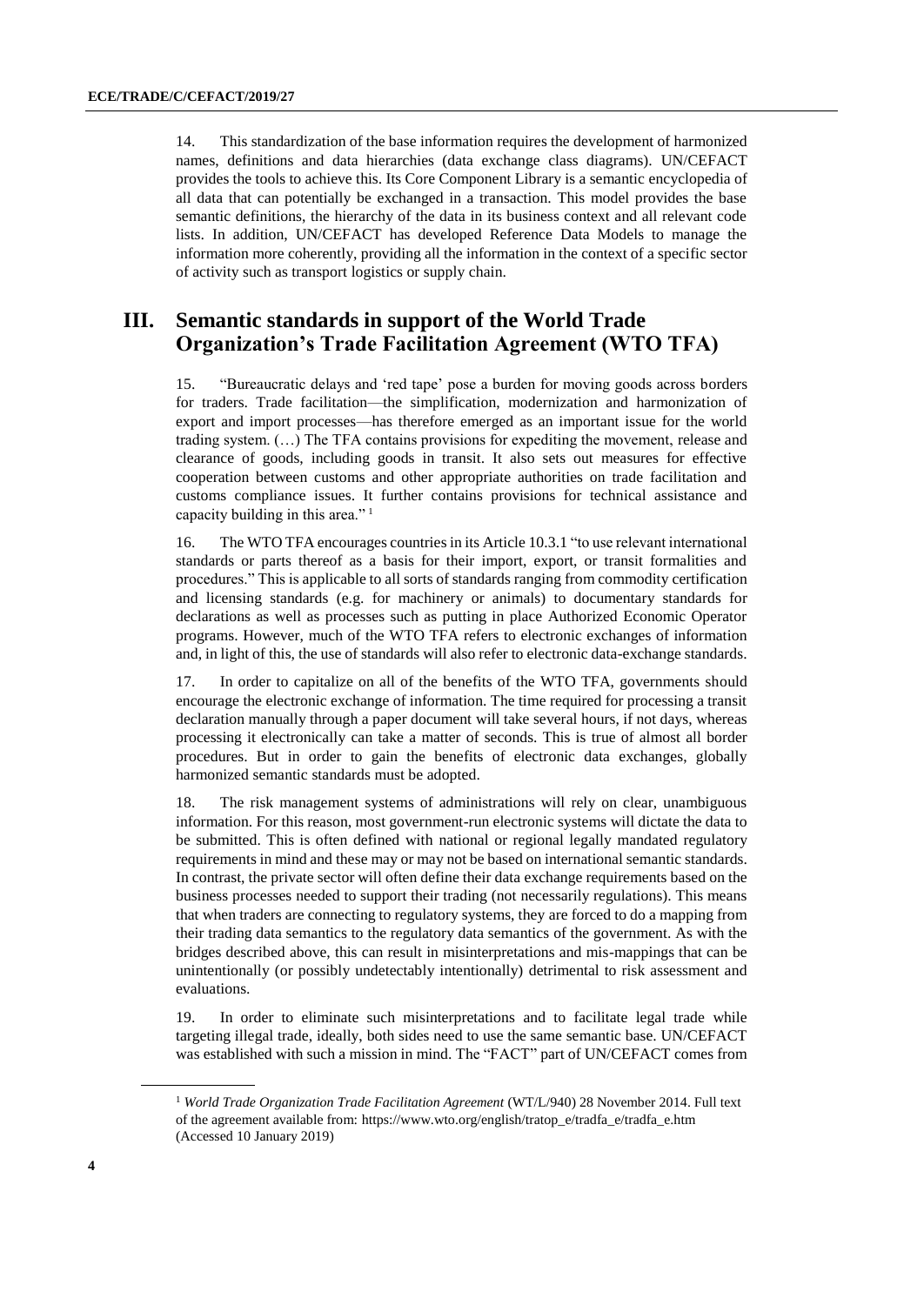"UN/EDIFACT", which means the United Nations Electronic Data Interchange For Administration, Commerce and Transport. UN/CEFACT was established with both the public sector (administrations) and the private sector (commerce and transport) in mind. It also strives to work with other organizations in order to provide a semantic hub covering all data requirements in the supply chain and for all involved actors and organizations.<sup>2</sup>

20. The use of clear, semantic, data-exchange standards supports not only article 10.3 of the WTO TFA, but it can also help Member States to achieve several other articles in this agreement. Electronic messages are clearly indicated in Article 7.1.2 for Pre-arrival Processing, Article 7.2 for Electronic Payment, Article 10.2.1 for the Acceptance of Copies, Article 10.7.2.d for Common Border Procedures, Article 12.4 for Requests for Customs Cooperation, Article 12.6 on Response to such cooperation. The use of electronic messages is also implied in many other articles of the agreement.

### **IV. Semantic standards in support of the United Nations Sustainable Development Goals**

21. "The 17 Sustainable Development Goals (SDGs) are the world's best plan to build a better world for people and our planet by 2030. Adopted by all United Nations Member States in 2015, the SDGs are a call for action by all countries - poor, rich and middle-income - to promote prosperity while protecting the environment. They recognize that ending poverty must go hand-in-hand with strategies that build economic growth and address a range of social needs including education, health, equality and job opportunities, while tackling climate change and working to preserve our ocean and forests."<sup>3</sup>

22. Similar to the WTO TFA, the use of electronic means of communication has the potential to facilitate a number of the targets of the SDGs. Target 17 seeks to foster global partnership and to enhance the means for implementation of the goals. It includes several references to information and communication technology and specifically indicates the implementation of the WTO TFA is an integral part of the SDGs in target 17.10.

23. As described above, clear semantic data-exchange standards will be necessary to reap the full benefits of the SDGs. If different messaging standards are developed individually to cover different aspects of these goals, the results may not be interoperable between each other thereby creating new burdens for governments and trade as they establish correlation tables of mappings and invest in regular maintenance of these.

24. UN/CEFACT proposes to develop, publish and maintain an encyclopedia of clear semantic standards to enable several targets of the SDGs. These include the following themes.

### **A. Making semantic standards available free of charge**

25. Several targets of the SDGs foresee that technologies should be made available free of charge. For example, Target 1 on ending poverty seeks to also ensure that all men and women, particularly the poor and the vulnerable, have access to basic services and appropriate technologies. Target 5 foresees the use of enabling technology to promote the empowerment of women. Target 10 seeks to reduce inequalities. By publishing

<sup>2</sup> *UN/CEFACT Prospective Directions* strategy document (ECE/TRADE/C/CEFACT/2016/20/Rev.1) paragraph 7. Available at:

[http://www.unece.org/fileadmin/DAM/cefact/cf\\_plenary/2016\\_plenary/ECE\\_TRADE\\_C\\_CEFACT\\_](http://www.unece.org/fileadmin/DAM/cefact/cf_plenary/2016_plenary/ECE_TRADE_C_CEFACT_2016_20E_Rev_1_prospective_directions.pdf) [2016\\_20E\\_Rev\\_1\\_prospective\\_directions.pdf](http://www.unece.org/fileadmin/DAM/cefact/cf_plenary/2016_plenary/ECE_TRADE_C_CEFACT_2016_20E_Rev_1_prospective_directions.pdf) (Accessed 10 January 2019))

<sup>3</sup> United Nation Sustainable Development Goals available at: <https://sustainabledevelopment.un.org/>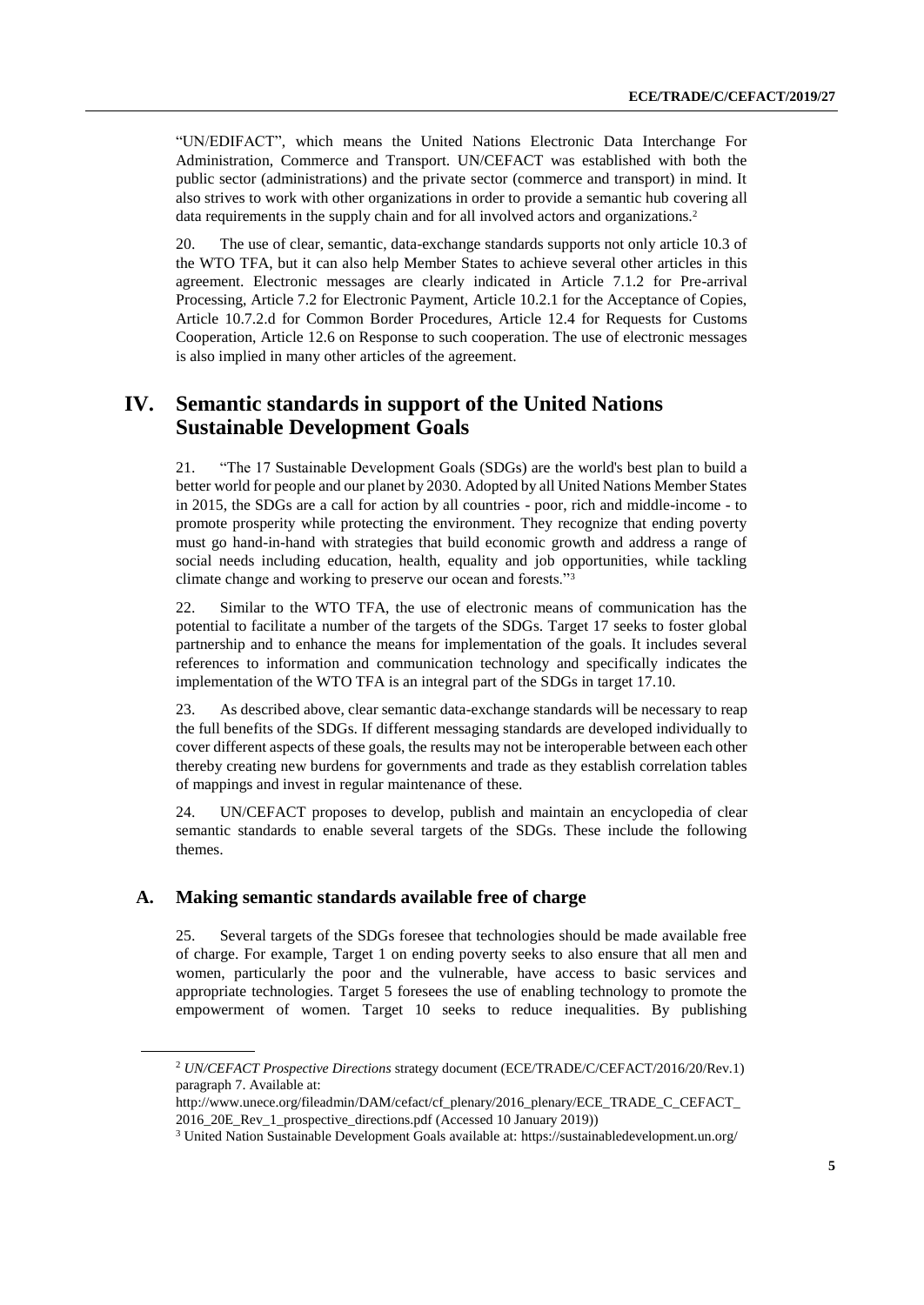UN/CEFACT semantic standards free of charge and accessible to all, we indirectly support the empowerment and economic inclusion of all.

### **B. Fostering growth**

26. Through the development of clear semantic standards for electronic business, UN/CEFACT works towards supporting technological improvements and innovation to generate more efficient, simple and harmonized processes that can foster growth in international trade and increased productivity throughout supply chains. This directly supports SDG target 8.2 on sustainable economic growth.

### **C. Reducing carbon footprint**

27. Sustainable management and reduction of waste is a key aspect of SDG target 12.5. By developing clear, semantic electronic communication standards, UN/CEFACT contributes to reducing the carbon footprint of cross-border trade by reducing the amount of paper necessary for the movement of goods. For example, the BAPLIE UN/EDIFACT message announces the location of each container onboard a container vessel and all the merchandise each contains – this message alone replaces about 1500 sheets of paper per vessel. UN/CEFACT further develops standards on traceability to confirm that production, transportation and distribution of traded goods are in line with high-level policy objectives of civil society values.

28. UN/CEFACT also provides standards to define many of the information exchanges laid down by the Basel Convention on the Control of Transboundary Movements of Hazardous Waste and their Disposal. Competent authorities, exporters of waste, importers of waste and recovery or disposal facilities are involved in these information exchanges, all in support of SDG target 12.4.

### **D. Specific semantic standards for agriculture/fishery**

29. The SDG Target 2 aims to end hunger and improve food security. UN/CEFACT develops electronic message standards to support trade in agricultural goods. Core to this are agricultural certifications such as the sanitary-phytosanitary certificate (or e-Cert), eQuality certificates (currently being finalized), animal passports, laboratory results, and crop declarations.

30. The UN/CEFACT messages in this field also support SDG Target 3 on healthy lives, particularly to declare the quality of soil (eCrops) that contribute to declaring the presence of chemicals and contaminants in soil samples. UN/CEFACT has also developed clear semantic standards to recall contaminated goods (Rapid Alert System for Food and Feed, or RASFF), which have been widely used in the European Union in recent years to recall meats, eggs and other products - thus reducing health risks.

31. Electronic messages are also key to SDG Target 14 on sustainable marine resources. The UN/CEFACT Fisheries Language for Universal Exchange (FLUX) standard helps to reduce the challenges of overfishing and illegal, unregulated and unreported fishing activities, supporting efforts to safeguard fish stocks and to reduce the threat to biodiversity. FLUX provides a harmonized message standard that allows fisheries management organizations to automatically access the electronic data from fishing vessels needed for stock management (vessel and trip identification, fishing operations or fishing data such as catch area, species and quantity, date and time). Twenty-three European Union countries are implementing the FLUX standard, representing 85,000 fishing vessels with an annual volume